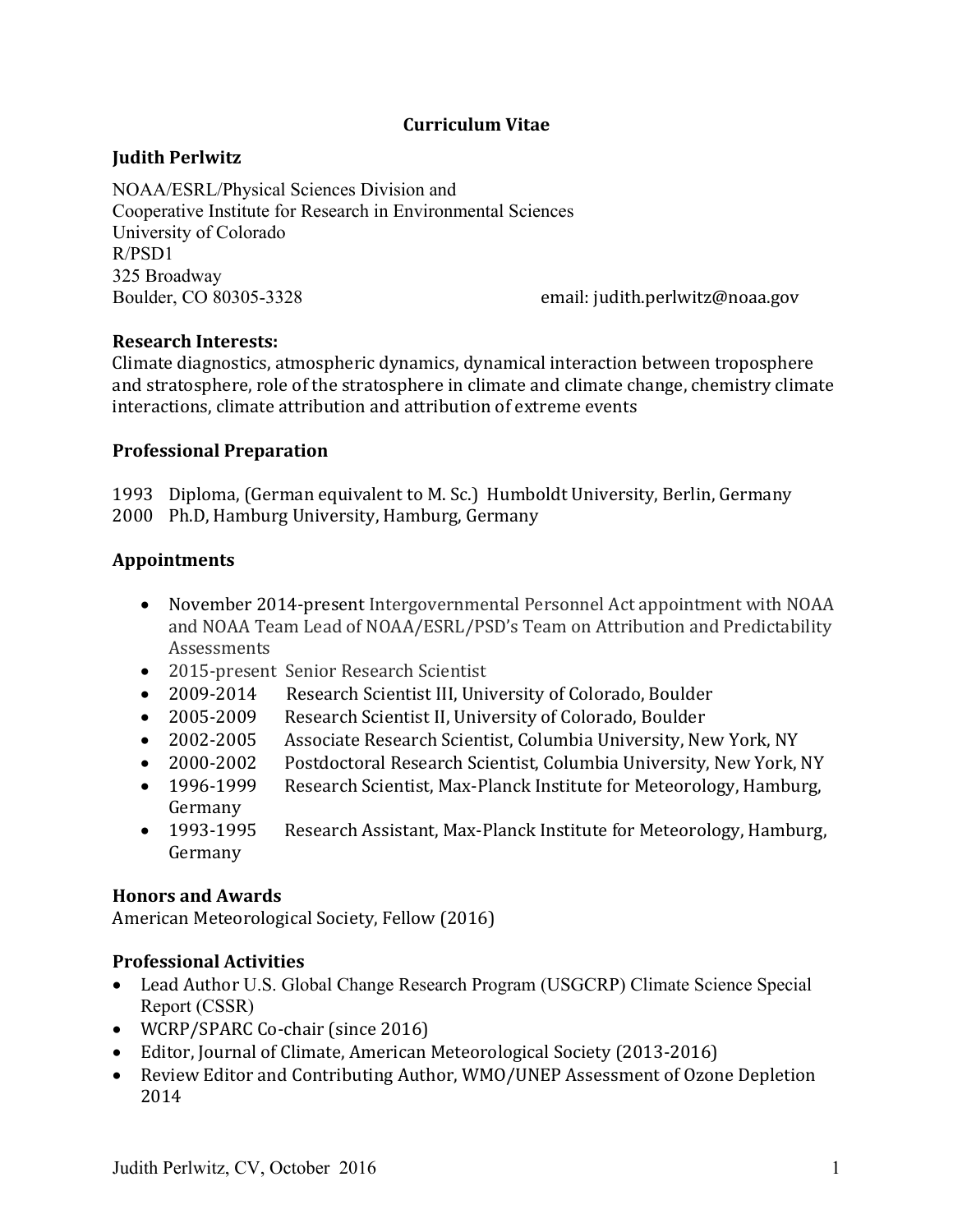- Fellow, Cooperative Institute for Research in Environmental Sciences, University of Colorado (since 2011)
- Lead Author, IPCC AR5 WG1 Lead Author Chapter 10, Contributing Author Chapter 9
- Contributing Author, Summary for Policy makers, IPCC AR5 WG1
- WMO/UNEP Assessment of Ozone Depletion 2010 Contributing Author. Chapter 3
- Coordinator of WCRP SPARC DynVar project 2007-2011
- Member AMS Middle Atmosphere Committee 2007-2011
- Co-organizer 40<sup>th</sup> NOAA Climate Diagnostics and Prediction Workshop in 2015
- Convener of international workshops and conference sessions (AGU, SPARC DynVar Workshop, AGU Chapman Conference)
- Member of proposal review panels for USAID, NASA, NOAA and German Federal Ministry of Education

## **Grant Awards**

- Perlwitz, J, 2016: Role of stratospheric processes in predicting ENSO-NAO connections on subseasonal time scale (NOAA-CPO), 255K, 3 years.
- Zhang, T., M. Hoerling and J. Perlwitz, 2014: Toward Improving ENSO Modeling (NOAA-CPO), 287K, 3 years.
- Perlwitz et al. 2013: Interactions of Stratospheric Ozone with Northern Hemisphere Tropospheric Climate (NASA), CIRES: 484K, 4 years
- Long et al. 2013: Strategies to Improve Stratospheric Processes in Climate Reanalysis, (NOAA), CIRES PI: J Perlwitz, 121K, 3 years.
- Perlwitz. J. et al., 2009: CFS Stratosphere Improvements (NOAA), 580K, 3 years
- Stolarski R. et. al 2005: Chemistry Climate Studies Using General Circulation Models (NASA), CIRES PI J. Perlwitz, 280K, 5 years.
- Perlwitz, J. 2004: Observational constraints on modeling the dynamic tropospherestratosphere coupling (NASA), 301K, 3 years.
- Graf H.-F. and J. Perlwitz, 2000: Process-oriented validation of atmospheric circulation models. Atmospheric Research Program, BMBF Germany, 3 years.
- Graf, H.-F., J. Perlwitz and C. Timmreck, 1996: Modeling and interpretation of variations of the stratospheric ozone - Separation of chemical and dynamical effects, Ozone Research Program, BMBF Germany, 3 years.

# **Publications**

- 75) Sun, L., J. Perlwitz, and M. Hoerling, 2016: What caused the recent "Warm Arctic, Cold Continents" trend pattern in winter temperatures?, *Geophys. Res. Lett.*, 43, 5345– 5352, doi:10.1002/2016GL069024.
- 74) Zhang, T, M.P. Hoerling, J. Perlwitz and T. Xu, 2016: Forced Atmospheric Teleconnections During 1979-2014. *J. Climate,* 29, 2333-2357.
- 73) Hoerling, M., J. Eischeid, J. Perlwitz, X. Quan, K. Wolter, and L. Cheng, 2016: Characterizing Recent Trends in U.S. Heavy Precipitation, J. Climate, 29, 2313-2332.
- 72) Li, F., Y. Vikhliaev, P. Newman, S. Pawson, J. Perlwitz, D. Waugh, and A. Douglass, 2016: Impacts of Interactive Stratospheric Chemistry on Antarctic and Southern Ocean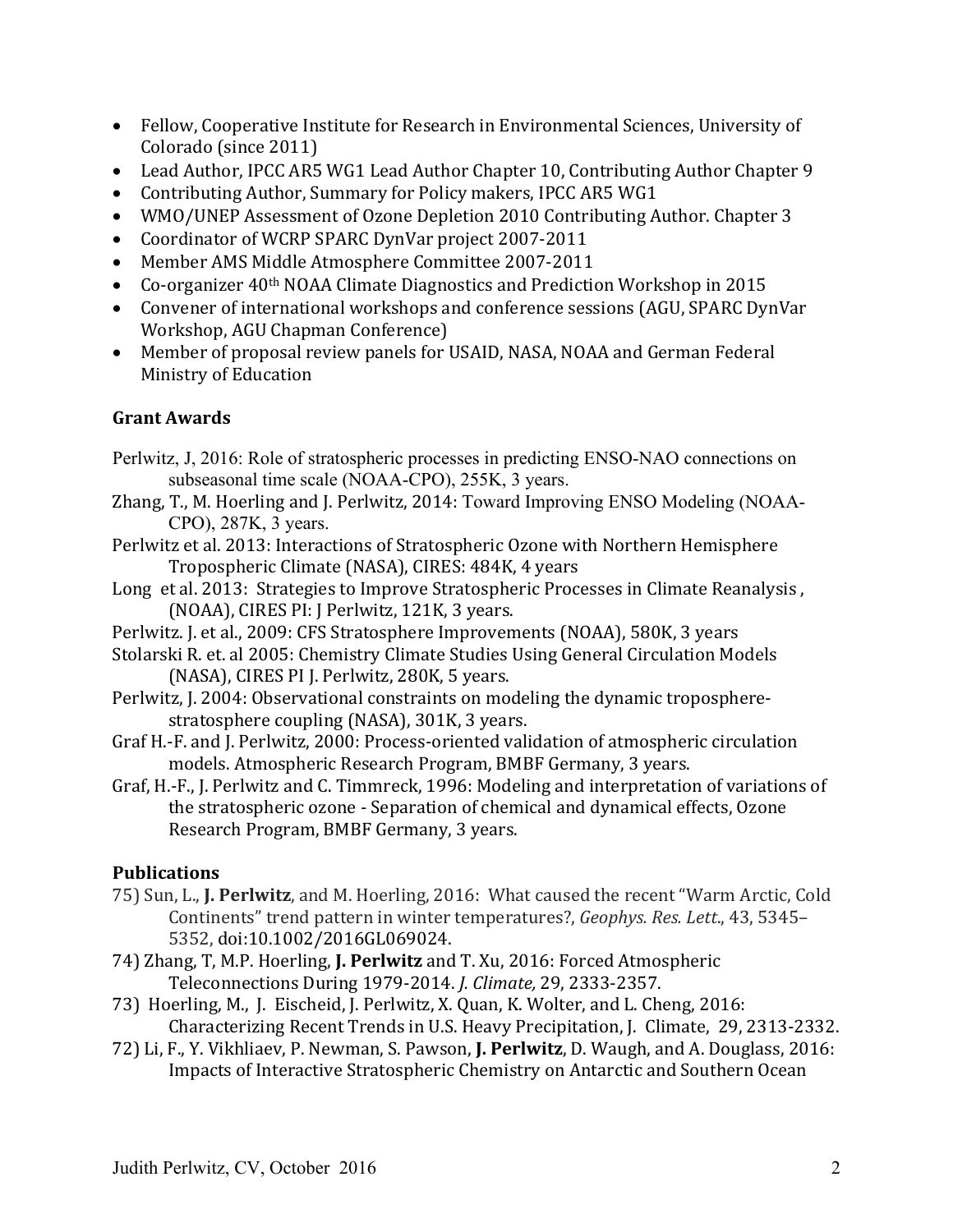Climate Change in the Goddard Earth Observing System, Version 5 (GEOS-5). *J. Climate*, 29, 3199–3218, doi: 10.1175/JCLI-D-15-0572.1. 

- 71) Hoell, A., M. Hoerling, J. Eischeid, K. Wolter, R. Dole, J. Perlwitz, T. Xu and L. Cheng, 2016: Does El Niño intensity matter for California precipitation**?.** *Geophysical Research Letters*, doi: 10.1002 / 2015GL0 67102.
- 70) **Perlwitz, J.**, M. Hoerling, and R. Dole, 2014: Arctic Tropospheric Warming: Causes and Linkages to Lower Latitudes. J. Climate. doi:10.1175/JCLI-D-14- 00095.1, in press.
- 69) Smith, A.K., and J. Perlwitz, 2015. Planetary Waves. In: Gerald R. North (editor-inchief), John Pyle and Fuging Zhang (editors). Encyclopedia of Atmospheric Sciences, 2nd edition, Vol 4, pp. 1-11.
- 68) Assessment for Decision-Makers: Scientific Assessment of Ozone Depletion (J.Perlwitz, Coauthor): 2014, World Meteorological Organization, Global Ozone Research and Monitoring Project-Report No. 56, Geneva, Switzerland, 2014.
- 67) Hoerling, M., K. Wolter, J. Perlwitz, X. Quan, J. Eischeid, H. Wang, S. Schubert, H. Diaz, and R. Dole, Northeast Colorado extreme rains interpreted in a climate change context. [in "Explaining Extremes of 2013 from a Climate Perspective"]. Bull. Amer. Meteor. Soc., 95, S15-S18.
- 66) Shaw, T. A., **J. Perlwitz**, and O. Weiner, 2014: Troposphere-stratosphere coupling: Links to North Atlantic weather and climate, including their representation in CMIP5 models, J. Geophys. Res. Atmos., 119, doi:10.1002/2013JD021191.
- 65) Karpechko, A., J. Perlwitz and E. Manzini, 2014: A model study of tropospheric impacts of the Arctic ozone depletion 2011, J. Geophys. Res., 19,7999-8014, doi: 10.1002/2013JD021350.
- 64) Zhang, T., **J. Perlwitz**, and M. P. Hoerling (2014), What is responsible for the strong observed asymmetry in teleconnections between El Nino and La Nina?, Geophys. Res. Lett., 41, doi:10.1002/2013GL058964.
- 63) Quan, X.W., M. Hoerling, J. Perlwitz, and H.F. Diaz, 2014: Expansion of the Subtropical Dry Zones and the Hadley Cell, J. Climate, 27, 1999-2013.
- 62) Bindoff, N.L., P.A. Stott, K.M. AchutaRao, M.R. Allen, N. Gillett, D. Gutzler, K. Hansingo, G. Hegerl, Y. Hu, S. Jain, I.I. Mokhov, J. Overland, J. Perlwitz, R. Sebbari and X. Zhang, 2013: Detection and Attribution of Climate Change: from Global to Regional. In: Climate Change 2013: The Physical Science Basis. Contribution of Working Group I to the Fifth Assessment Report of the Intergovernmental Panel on Climate Change [Stocker, T.F., D. Qin, G.-K. Plattner, M. Tignor, S.K. Allen, J. Boschung, A. Nauels, Y. Xia, V. Bex and P.M. Midgley (eds.)]. Cambridge University Press, Cambridge, United Kingdom and New York, NY, USA.
- 61) Shaw, T. A. and **J. Perlwitz**, 2014: On the control of the residual circulation and stratospheric temperatures in the Arctic by planetary wave reflection, J. Atmos. Sci. 71, 195-206.
- 60) Dole, R., M. Hoerling, A. Kumar, J. Eischeid, J. Perlwitz, X. W. Quan, G. Kiladis, R. Webb, D. Murray, M. Chen, K. Wolter and T. Zhang, 2014: The Making of An Extreme Event: Putting the Pieces Together, Bull.Amer. Meteor. Soc., 95,427-440.
- 59) Stott, P. A., M. Allen, N. Christidis, R. M. Dole, M. Hoerling, C. Huntingford, P. Pall, J. **Perlwitz,** and D. Stone, 2013: Attribution of weather and climate-related events. In: Climate Science for Serving Society: Research, Modeling and Prediction Priorities, Eds. G. R. Asrar, J. W. Hurrell, Springer Science+Business Media, Dordrecht 307-337.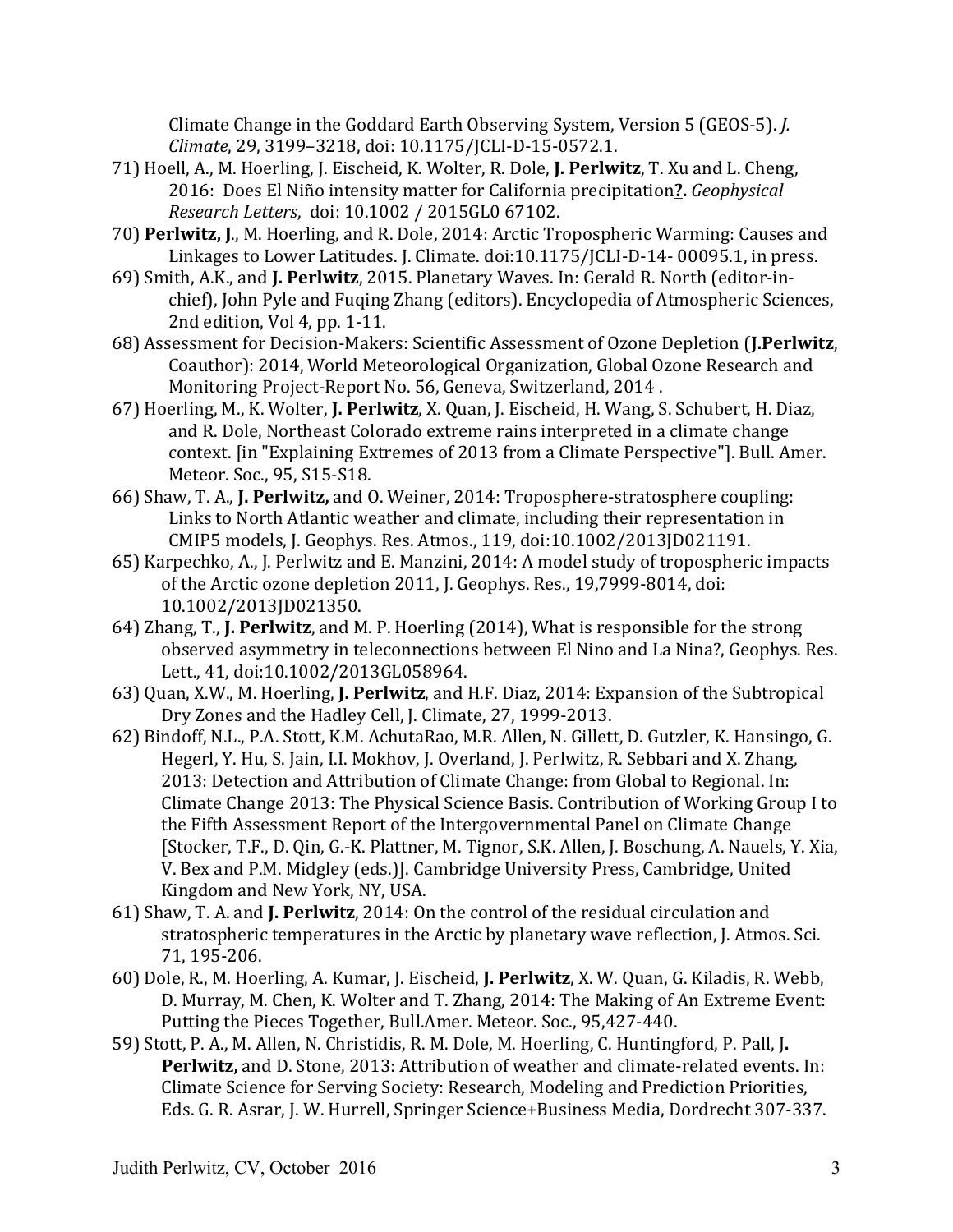- 58) Eyring, V., I. Cionni, J. Arblaster, J. Sedlacek, J. Perlwitz, P. Young, S. Bekki, D. Bergmann, P. Cameron-Smith, W. Collins, G. Faluvegi, K.-D. Gottschaldt, L. Horowitz, D. Kinnison, J.-F. Lamarque, D. R. Marsh, D. Saint-Martin, D. Shindell, K. Sudo, S. Szopa, S. Watanabe, 2013: Long-term changes in tropospheric and stratospheric ozone and associated climate impacts in CMIP5 simulations, J. Geophys. Res. Atmos., 118,5029-5060,doi:10.1002/jgrd.50316.
- 57) Lott, F., P. A. Stott, D. Mitchell, N. Christidis, N. Gillett, L. Gray, L. Haimberger, J. **Perlwitz**, P. Thorne, 2013: Models versus Radiosondes in the Free Atmosphere: A New Detection And Attribution Analysis of Temperature, J. Gephys. Res. Atmos. 118,2609-2619. doi: 10.1002/jgrd.50255.
- 56) Santer, B. D., J. Painter, C. Mears, C. Doutriaux, P. Caldwell, J.M. Arblaster, P. Cameron-Smith, N.P. Gillett, P.J. Gleckler, J.R. Lanzante, J. Perlwitz, S. Solomon, P.A. Stott, K.E. Taylor, L. Terray, P.W. Thorne, M.F. Wehner, F.J. Wentz, T.M.L. Wigley, L. Wilcox, and C.-Z. Zoun, 2013: Identifying human influences on atmospheric temperature, Proc. Natl. Acad. Sci. U.S.A., 110, 26-33,doi:10.1073/pnas.1210514109.
- 55) Hoerling, M., A. Kumar, R. Dole, J. W. Nielsen-Gammon, J. Eischeid, J. Perlwitz, X. Quan, T. Zhang, P. Pegion, and M. Chen, 2013: Anatomy of an extreme event, J. Climate, 26, 2811-2832
- 54) Shaw, T. A. and J. Perlwitz, 2013: The life cycle of Northern Hemisphere downward wave coupling, J. Climate,  $26,1745-1763$ .
- 53) Gerber, E. P., A. Butler, N. Calvo, A. Charlton-Perez, M. Giorgetta, E. Manzini, J. Perlwitz, L. M. Polvani, F. Sassi, A. Scaife, T. Shaw, S.-W. Son, and S. Watanabe, 2011: Assessing and Understanding the Impact of Stratospheric Dynamics and Variability on the Earth System, Bull. Amer. Meteor. Soc.,93,845-859.
- 52) Galarneau, T.J. Jr, T. M. Hamill, R. M. Dole and J. Perlwitz, 2011: A Multi-Scale Analysis of the Extreme Weather Events over Western Russia and Northern Pakistan During July 2010. Mon. Wea Rev., 140, 1639-1664.
- 51) Hoerling, M., J. Eischeid, **J. Perlwitz**, X.-W. Quan, T. Zhang, P. Pegion: On the Increased Frequency of Mediterranean Drought, (2012), J. Climate, 25, 2146-2161.
- 50) McLandress, C., **J. Perlwitz** and T.G. Shepherd: Comment on "Tropospheric temperature response to stratospheric ozone recovery in the 21st century" by Hu et al., 2011; Atmos. Chem. Phys., 12, 2533-2540, doi:10.5194/acp-12-2533-2012.
- 49) Hoerling, M., E. Easterling, **J. Perlwitz**, J. Eischeid, P. Pegion, and D. Murray, 2011: An Assessment of 2010 North America Temperatures,. In:State of the climate in 2010, Bull. Amer. Meteor. Soc, S178-S179.
- 48) Zhang, T., M. P. Hoerling, **J. Perlwitz**, D.-Z. Sun and D. Murray, 2011: Physics of U.S. surface temperature response to ENSO forcing, J. Climate, 24,4874-4887.
- 47) Harnik, N., **J. Perlwitz**, and T. A. Shaw, 2011: Observed decadal changes in downward wave coupling between the stratosphere and troposphere in the Southern Hemisphere, J. Climate, 24,4558-4569.
- 46) Shaw, T. A., J. Perlwitz, N. Harnik, P. A. Newman and S. Pawson, 2011: The impact of stratospheric ozone changes on downward wave coupling in the Southern Hemisphere. J. Climate, 24,4210-4229.
- 45) **Perlwitz J.**, 2011: Atmospheric science: Tug of war on the jet stream. Nature Climate Change, 1, 29-31, doi: 10.1038/nclimate 1065.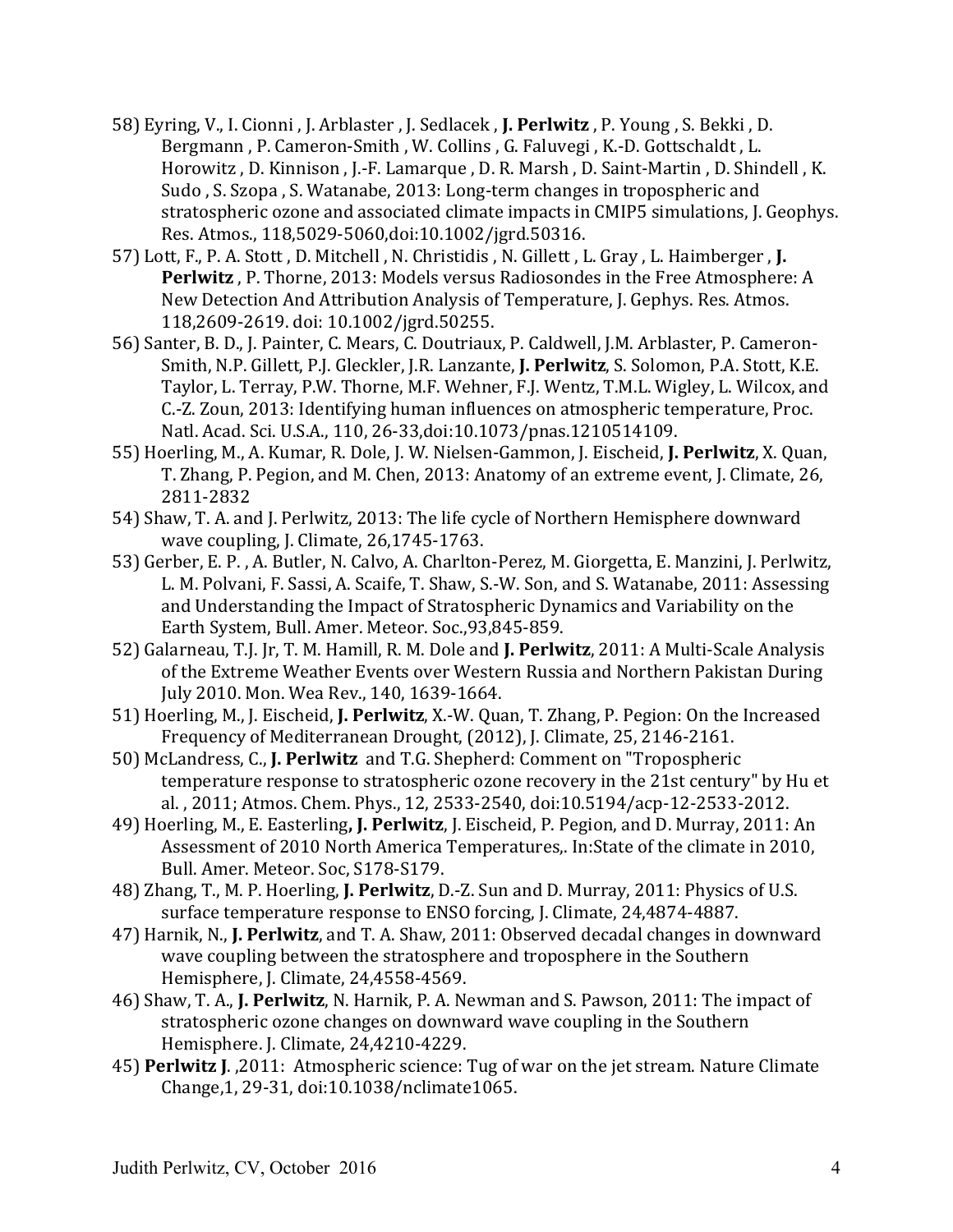- 44) Dole, R., M. Hoerling, **J. Perlwitz**, J. Eischeid, P. Pegion, T. Zhang, X.-W. Quan, T. Xu, and D. Murray (2011), Was there a basis for anticipating the 2010 Russian heat wave?, Geophys. Res. Lett., 38, L06702, doi:10.1029/2010GL046582.
- 43) Butchart, N. A. J. Charlton-Perez, I. Cionni, S. C. Hardiman, P. H. Haynes, K. Kruger, P. Kushner, P. A. Newman, S. M. Osprey, **J. Perlwitz**, F. Sassi, M. Sigmond, L. Wang, H. Akiyoshi, J. Austin, S. Bekki, A. Baumgartner, P. Braesicke, C. Bruhl, M. Chipperfield, M. Dameris, S. Dhomse, V. Eyring, R. Garcia, H. Garny, P. Joeckel, J.-F. Lamarque, M. Marchand, M. Michou, O. Morgenstern, T. Nakamura, S. Pawson, D. Plummer, J. Pyle, E. Rozanov, J. Scinocca, T. G. Shepherd, K. Shibata, D. Smale, H. Teyssedre, W. Tian, D. Waugh, and Y. Yamashita, 2010: Multi-model climate and variability of the stratosphere, J. Geophys. Res., 116, D05102, doi:10.1029/2010JD014995.
- 42) Shaw, T. A., J. Perlwitz and N. Harnik, 2010: Downward wave coupling between the stratosphere and troposphere: the importance of meridional wave guiding and comparison with zonal-mean coupling, J. Climate,  $23, 6365-6381$ .
- 41) Kumar, A., **J. Perlwitz**, J. Eischeid, X. Quan, T. Xu, T. Zhang, M. Hoerling, B. Jha, W. Wang, 2010: Contribution of Sea Ice Loss to Arctic Amplification, Geophys. Res. Lett., 37, L21701, doi:10.1029/2010GL045022.
- 40) Son, S.-W., E. Gerber, J. Perlwitz, L. Polvani, N. Gillett, K.-H. Seo, V. Eyring, T. G. Shepherd, D. Waugh, H. Akiyoshi, J. Austin, A. Baumgaertner, S. Bekki, P. Braesicke, C. Bruehl, N. Butchart, M. Chipperfield, D. Cugnet, M. Dameris, S. Dhomse, S. Frith, H. Garny, R. Garcia, S. Hardiman, P. Jaeckel, J.-F. Lamarque, E. Mancini, M. Marchard, M. Michou, T. Nakamura, O. Morgenstern, G. Pitari, D. Plummer, J. Pyle, E. Rozanov, J. Scinocca, K. Shibata, D. Smale, H. Teyss@dre, W. Tian, Y. Yamashita, 2010: The Impact of Stratospheric Ozone on the Southern Hemisphere Circulation Changes: A Multimodel Assessment., J. Geophys. Res., 115, D00M07, doi:10.1029/2010JD014271.
- 39) Butchart N., A. J. Charlton-Perez, I. Cionni, S.C. Hardiman, K. Krueger, P. Kushner, P. Newman, S. M. Osprey, **J. Perlwitz**, F. Sassi, M. Sigmond, and L. Wang, 2010: SPARC CCMVal Report on the Evaluation of Chemistry-Climate Models: Dynamics, Eds. V. Eyring, T. G. Shepherd, D. W. Waugh, SPARC Report No. 5, WCRP132, WMO/TD-No. 1526.
- 38) Li, S., **J. Perlwitz**, M. P. Hoerling, and X. Chen, 2010: Opposite annular responses of the Northern and Southern Hemisphere to Indian Ocean warming, J. Climate, 23,3720-3738.
- 37) Shaw, T. A. and **J. Perlwitz**, 2010: The impact of stratospheric model configuration on planetary scale waves in northern hemisphere winter, J. Climate, 23,3369-3389.
- 36) Hoerling, M. J. Eischeid, and **J. Perlwitz**, 2010: Regional Precipitation Trends: Distinguishing Natural Variability from Anthropogenic Forcing, J. Climate, 23, 2131-2145.
- 35) **Perlwitz, J., M. Hoerling, J. Eischeid, T. Xu, and A. Kumar (2009), A strong bout of** natural cooling in 2008, Geophys. Res. Lett., 36, L23706, doi:10.1029/2009GL041188.
- 34) Fogt, R.L., J. Perlwitz, A.J. Monaghan, D.H. Bromwich, J.M. Jones, and G.J. Marshall, 2009: Historical SAM Variability. Part II: Twentieth-Century Variability and Trends from Reconstructions, Observations, and the IPCC AR4 Models. J. Climate, 22, 5346-5365.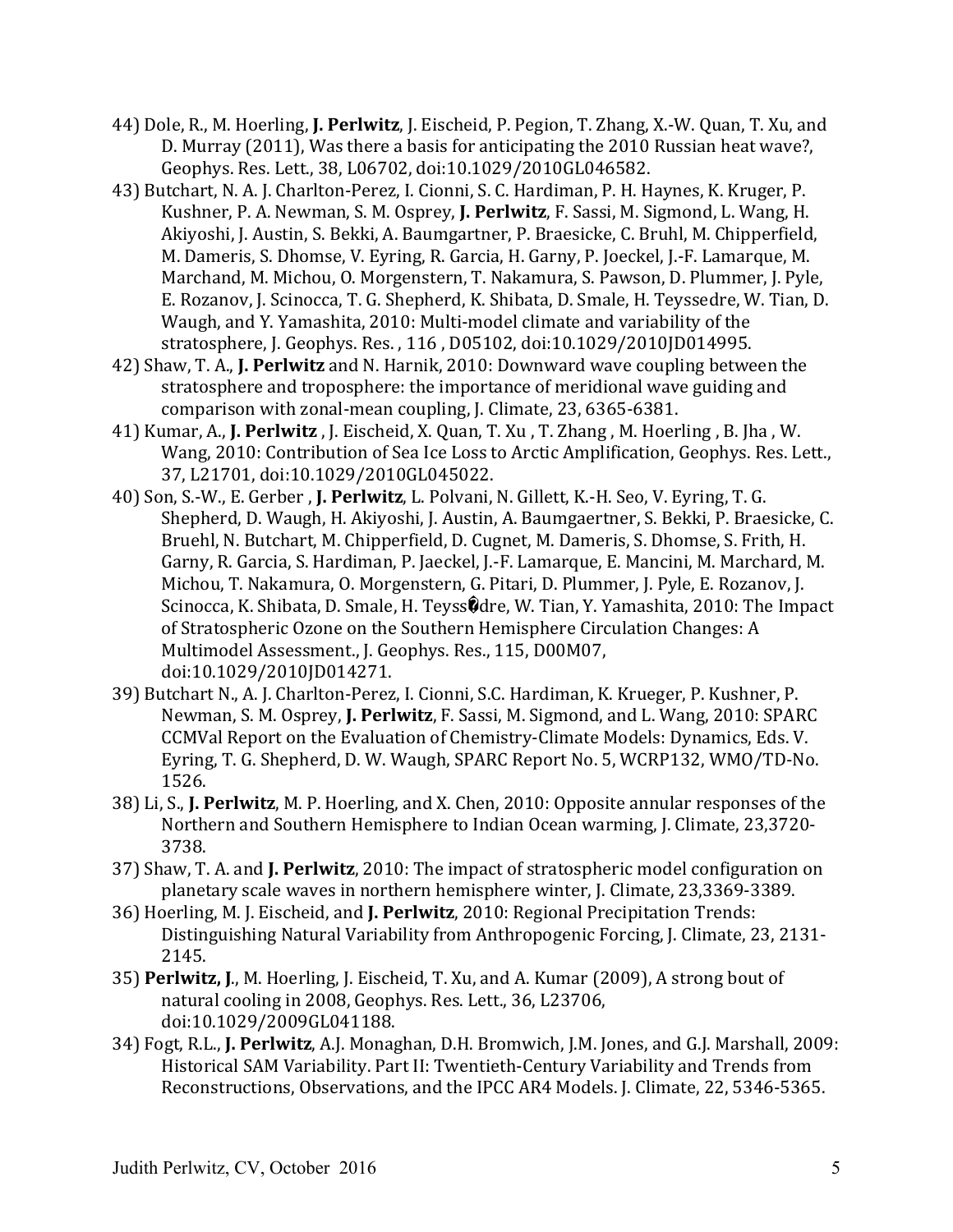- 33) Waugh, D. W., L. Oman, P. A. Newman, R. S. Stolarski, S. Pawson, J. E. Nielsen, and **J. Perlwitz**, 2009: Effect of zonal asymmetries in stratospheric ozone on simulated Southern Hemisphere climate trends, Geophys. Res. Lett., 36, L18701, doi:10.1029/2009GL040419.
- 32) Fogt, R. L., J. Perlwitz, S. Pawson, and M. A. Olsen (2009), Intra-annual relationships between polar ozone and the SAM, Geophys. Res. Lett., 36, L04707, doi:10.1029/2008GL036627.
- 31) Kushner, P. J., M. A. Giorgetta, E. Manzini, J. Perlwitz, L. M. Polvani, and F. Sassi, 2008: SPARC Dynamics and Variability Project (DynVar): Plans and Status.SPARC Newsletter, 32, 13-16.
- 30) Neff, W., **J. Perlwitz**, and M. Hoerling (2008), Observational evidence for asymmetric changes in tropospheric heights over Antarctica on decadal time scales, Geophys. Res. Lett., 35, L18703, doi:10.1029/2008GL035074.
- 29) **Perlwitz, J.,** S. Pawson, R. L. Fogt, J. E. Nielsen, and W. D. Neff (2008), Impact of stratospheric ozone hole recovery on Antarctic climate, Geophys. Res. Lett., 35, L08714, doi:10.1029/2008GL033317.
- 28) Li, S., **J. Perlwitz**, X. Quan, and M. P. Hoerling (2008), Modelling the influence of North Atlantic multidecadal warmth on the Indian summer rainfall, Geophys. Res. Lett., 35, L05804, doi:10.1029/2007GL032901.
- 27) Baldwin, M., D. W. J. Thompson, E. F. Shuckburgh, B. Christiansen, M. Dameris, N. P. Gillett, L. J. Gray, P. H. Haynes, P. J. Kushner, W. A.Norton, J. Perlwitz, T. G. Shepherd, and S. Yoden (2008), Report on the Chapman Conference:" The Role of the Stratosphere in Climate and Climate Change", 24-28 September 2007, Santorini, Greece, SPARC Newsletter, 31, 9-14.
- 26) Kushner, P. J., J. Austin, M. P. Baldwin, N. Butchart, M. A. Giorgetta, P. H. Haynes, E. Manzini, N. A. McFarlane, A. O'Neill, **J. Perlwitz**, L. M. Polvani, W. A. Robinson, F. Sassi, J. F. Scinocca, T. G. Shepherd (2007): The SPARC DynVar Project: A SPARC Project on the Dynamics and Variability of the Coupled Stratosphere-Troposphere System, SPARC Newsletter, 29, 9-14.
- 25) Charlton A.J., L.M. Polvani, **J. Perlwitz**, F. Sassi, E. Manzini, S. Pawson, J.E. Nielsen, K. Shibata and D. Rind (2007): A new look at stratospheric sudden warmings. Part II. Evaluation of numerical model simulations, J. Climate, 20, 470-488.
- 24) Hansen, J., Mki. Sato, R. Ruedy, P. Kharecha, A. Lacis, R.L. Miller, L. Nazarenko, K. Lo, G.A. Schmidt, G. Russell, I. Aleinov, S. Bauer, E. Baum, B. Cairns, V. Canuto, M. Chandler, Y. Cheng, A. Cohen, A. Del Genio, G. Faluvegi, E. Fleming, A. Friend, T. Hall, C. Jackman, J. Jonas, M. Kelley, N.Y. Kiang, D. Koch, G. Labow, J. Lerner, S. Menon, T. Novakov, V. Oinas, J. Perlwitz, J. Perlwitz, D. Rind, A. Romanou, R. Schmunk, D. Shindell, P. Stone, S. Sun, D. Streets, N. Tausnev, D. Thresher, N. Unger, M. Yao, and S. Zhang, 2007: Climate simulations for 1880-2003 with GISS modelE. Clim. Dynam., 29, 661-696, doi:10.1007/s00382-007-0255-8.
- 23) Hansen, J., Mki. Sato, R. Ruedy, P. Kharecha, A. Lacis, R.L. Miller, L. Nazarenko, K. Lo, G.A. Schmidt, G. Russell, I. Aleinov, S. Bauer, E. Baum, B. Cairns, V. Canuto, M. Chandler, Y. Cheng, A. Cohen, A. Del Genio, G. Faluvegi, E. Fleming, A. Friend, T. Hall, C. Jackman, J. Jonas, M. Kelley, N.Y. Kiang, D. Koch, G. Labow, J. Lerner, S. Menon, T. Novakov, V. Oinas, J. Perlwitz, **J. Perlwitz**, D. Rind, A. Romanou, R. Schmunk, D. Shindell, P. Stone, S. Sun, D. Streets, N. Tausnev, D. Thresher, N. Unger, M. Yao, and S. Zhang 2007.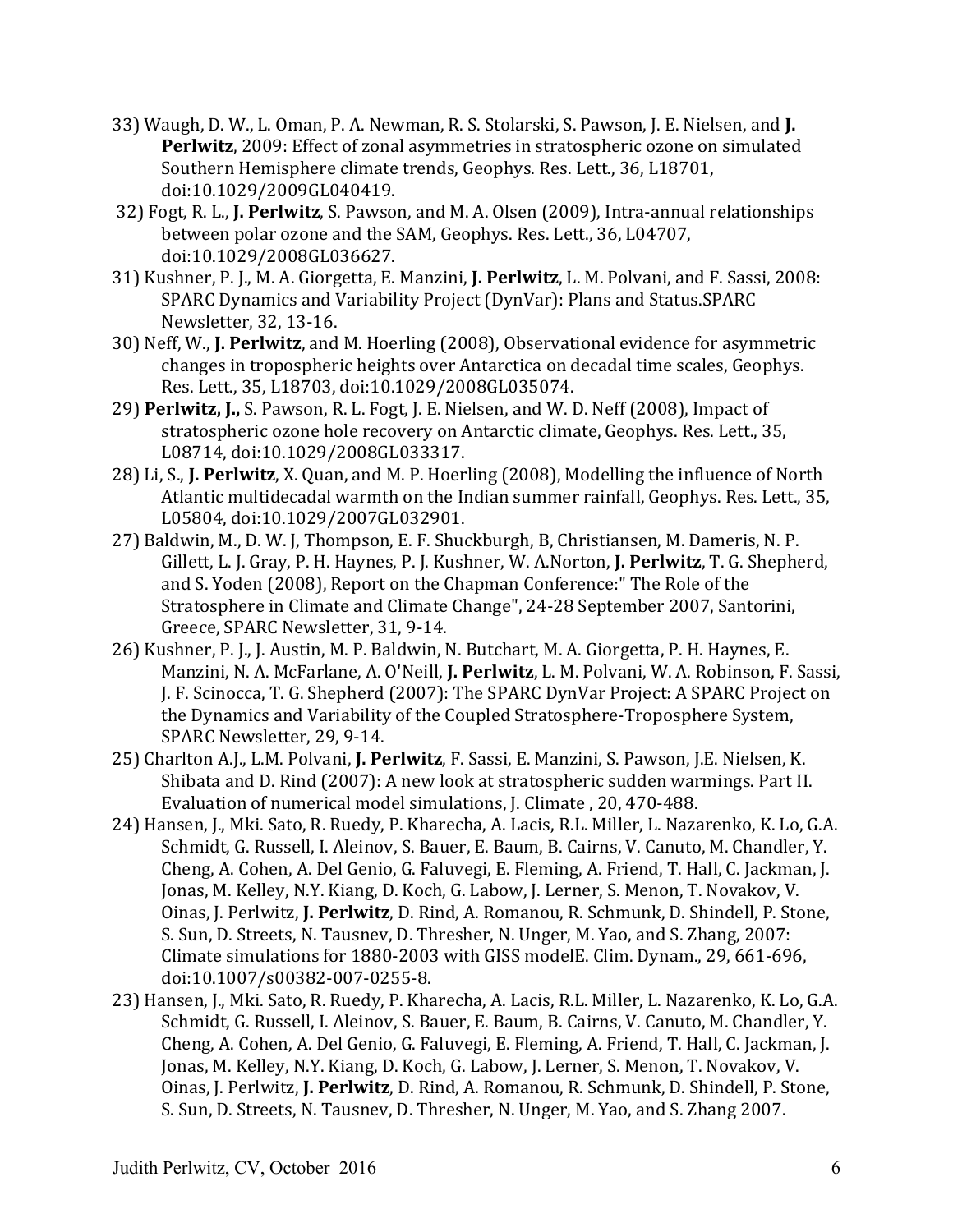Dangerous human-made interference with climate: A GISS modelE study. Atmos. Chem. Phys. .7, 2287-2312. 2006

- 22) Schmidt, G.A., R. Ruedy, J.E. Hansen, I. Aleinov, N. Bell, M. Bauer, S. Bauer, B. Cairns, V. Canuto, Y. Cheng, A. Del Genio, G. Faluvegi, A.D. Friend, T.M. Hall, Y. Hu, M. Kelley, N.Y. Kiang, D. Koch, A.A. Lacis, J. Lerner, K.K. Lo, R.L. Miller, L. Nazarenko, V. Oinas, J. Perlwitz, **J. Perlwitz**, D. Rind. A. Romanou, G.L. Russell, Mki. Sato, D.T. Shindell, P.H. Stone, S. Sun, N. Tausnev, D. Thresher, and M.-S. Yao 2006. Present day atmospheric simulations using GISS ModelE: Comparison to in-situ, satellite and reanalysis data. J. Climate 19, 153-192.
- 21) Hansen, J., M. Sato, R. Ruedy, L. Nazarenko, A. Lacis, G.A. Schmidt, G. Russell, I. Aleinov, M. Bauer, S. Bauer, N. Bell, B. Cairns, V. Canuto, M. Chandler, Y. Cheng, A. Del Genio, G. Faluvegi, E. Fleming, A. Friend, T. Hall, C. Jackman, M. Kelley, N. Kiang, D. Koch, J. Lean, J. Lerner, K. Lo, S. Menon, R. Miller, P. Minnis, T. Novakov, V. Oinas, J. Perlwitz, J. Perlwitz, D. Rind, A. Romanou, D. Shindell, P. Stone, S. Sun, N. Tausnev, D. Thresher, B. Wielicki, T. Wong, M. Yao, and S. Zhang 2005. Efficacy of climate forcings. J. Geophys. Res. 110, D18104, doi:10.1029/2005JD005776.
- 20) Hansen, J., L. Nazarenko, R. Ruedy, Mki. Sato, J. Willis, A. Del Genio, D. Koch, A. Lacis, K. Lo, S. Menon, T. Tovakov, J. Perlwitz, G. Russell, G.A. Schmidt, and N. Tausnev 2005. Earth's energy imbalance: Confirmation and implications. Science 308, 1431-1435, doi:10.1126/science.1110252.
- 19) Harnik, N., R.K. Scott, and **J. Perlwitz** 2005. Wave reflection and focusing prior to the major stratospheric warming of September 2002. J. Atmos. Sci. 62, 640-650, doi:10.1175/JAS-3327.1.
- 18) Rind, D., **J. Perlwitz**, and P. Lonergan 2005. AO/NAO response to climate change: 1. Respective influences of stratospheric and tropospheric climate changes. J. Geophys. Res. 110, D12107,doi:10.1029/2004JD005103.
- 17) Rind, D., J. Perlwitz, P. Lonergan, and J. Lerner 2005. AO/NAO response to climate change: 2. Relative importance of low and high latitude temperature changes. J. Geophys. Res. 110, D12108, doi:10.1029/2004JD005686. 2004
- 16) **Perlwitz, J.,** and N. Harnik 2004. Downward coupling between the stratosphere and troposphere: The relative roles of wave and zonal mean processes. J. Climate 17, 4902-4909, doi:10.1175/JCLI-3247.1.
- 15) Rind, D., and **J. Perlwitz** 2004. The response of the Hadley circulation to climate changes, past and future. In The Hadley Circulation: Past, Present and Future (H.F. Diaz and R.S. Bradley, Eds.), Advances in Global Change Research, Vol. 21, pp. 399-435. Springer Verlag. Berlin.
- 14) Rind, D., D. Shindell, J. Perlwitz, J. Lerner, P. Lonergan, J. Lean, and C. McLinden 2004. The relative importance of solar and anthropogenic forcing of climate change between the Maunder Minimum and the present. J. Climate 17, 906-929, doi:10.1175/1520-0442(2004)017<0906:TRIOSA>2.0.CO;2. 2003
- 13) **Perlwitz, J.**, and N. Harnik 2003. Observational evidence of a stratospheric influence on the troposphere by planetary wave reflection. J. Climate  $16, 3011$ -3026.  $2002$
- 12) Rind, D., J. Lerner, J. Perlwitz, C. McLinden, and M. Prather 2002. Sensitivity of tracer transports and stratospheric ozone to sea surface temperature patterns in the doubled CO2 climate. J. Geophys. Res. 107, no. D24, 4800, doi:10.1029/2002JD002483. 2001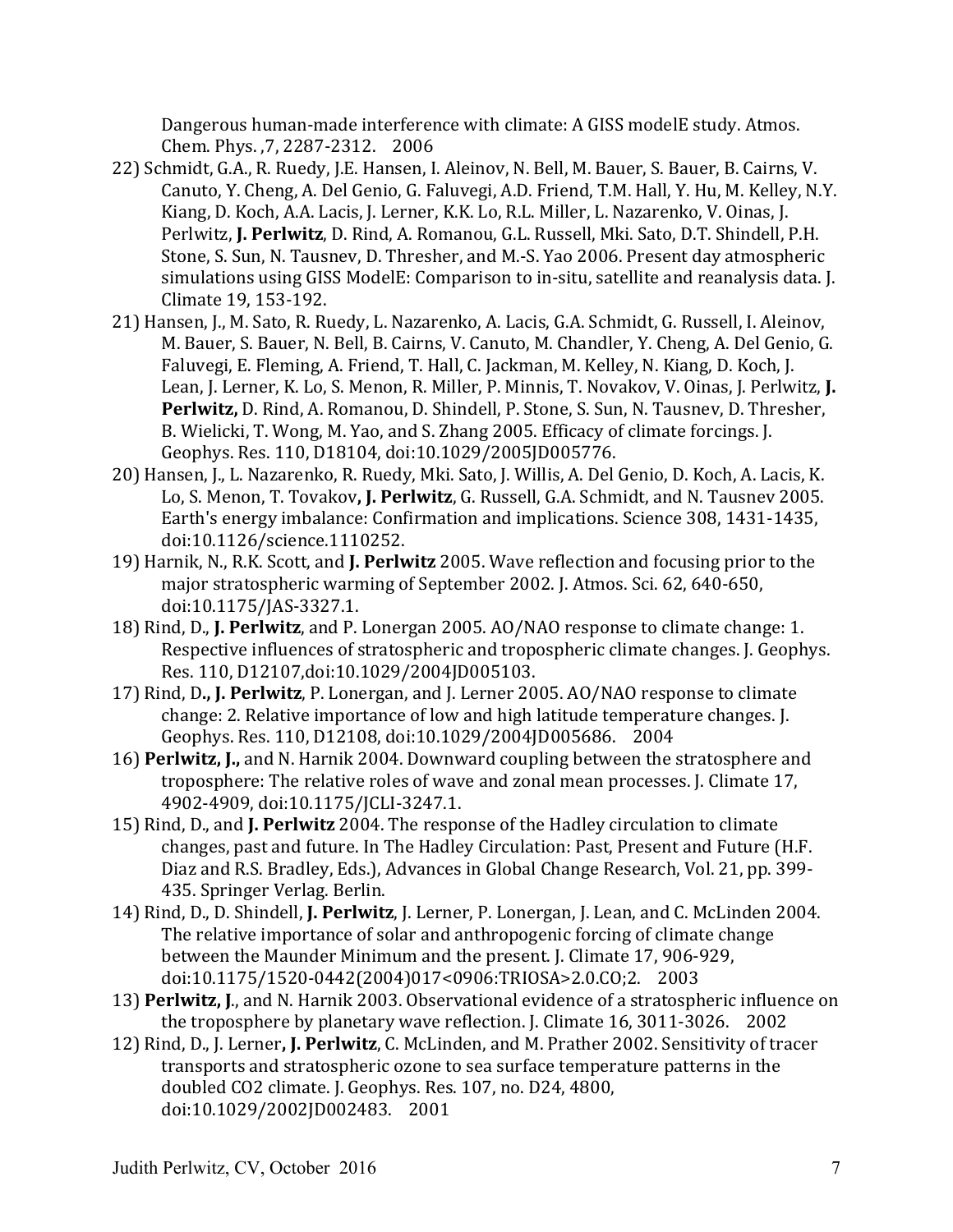- 11) **Perlwitz, J.**, and H.-F. Graf 2001. Troposphere-stratosphere dynamic coupling under strong and weak polar vortex conditions. Geophys. Res. Lett. 28, 271-274.
- 10) **Perlwitz, J.**, and H.-F. Graf 2001. The variability of the horizontal circulation in the troposphere and stratosphere - A comparison. Theor. Appl. Climatol. 69, 149-161.
- 9) Graf, H.-F. and **J. Perlwitz**, 2001: Changing stratospheric circulation, the greenhouse effect and ozone loss. in: G.Beig (Ed.), Long Term Changes and Trends in the Atmosphere, New Age Intl. limited, Publishers, New Delhi, Bangalore, Calcutta, Chennai, Guwahati, Hyderabat, Lucknow, Mumbai, 136-147. 2000
- 8) Feser, F., H.-F. Graf, and **J. Perlwitz** 2000. Secular variability of the coupled tropospheric and stratospheric circulation in the GCM ECHAM 3/LSG. Theor. Appl. Climatol. 65, 1-15.
- 7) **Perlwitz, J.**, H.-F. Graf, and R. Voss 2000. The leading variability mode of the coupled troposphere-stratosphere winter circulation in different climate regimes. J. Geophys. Res. 105, 6915-6926. 1998
- 6) Graf, H.-F., I. Kirchner, and **J. Perlwitz** 1998. Changing lower stratospheric circulation: The role of ozone and greenhouse gases. J. Geophys. Res. 103, 11251-11261.
- 5) Graf, H.-F., J. Perlwitz, I. Kirchner, and I. Schult 1995. Recent northern winter climate trends, ozone changes and increased greenhouse gas forcing. Contr. Atmos. Phys. 68, 233-248. 1995
- 4) **Perlwitz, J.**, and H.-F. Graf 1995. The statistical connection between tropospheric and stratospheric circulation of the Northern Hemisphere in winter. J. Climate 8, 2281-2295.
- 3) Graf, H.-F.; **J. Perlwitz**; I. Kirchner and I. Schult, 1995: On the interrelationship between recent climate trends, ozone changes and increased greenhouse gas forcing. In: NATO ASI Series, Subseries I "Global Environmental Change", Vol. 32, ed. by W.-C. Wang and I.S.A. Isaksen, pp. 163-179.
- 2) Graf, H.-F.; J. Perlwitz; I. Kirchner und I. Schult, 1995: Rezente winterliche Klimaaenderungen auf der Nordhemisphaere, Ozonaenderungen und zunehmender Treibhauseffekt. Ann. Meteorol. 31, 25-26. 1994
- 1) Graf, H.-F., J. Perlwitz, and I. Kirchner 1994. Northern Hemisphere tropospheric midlatitude circulation after violent volcanic eruptions. Contr. Atmos. Phys. 67, 3-13

# **Invited Presentations and Lectures since 2009**

- Perlwitz J.: The role of stratospheric processes in large- scale tele-connections Annual Seminar, ECMWF, Reading, UK, September 2016.
- Perlwitz, J.: Modeling the Stratosphere: Ozone, Reanalysis, Predictability, and Connections with the Troposphere, NOAA MAPP Webinar Series, 2015.
- Perlwitz, J: On the importance of stratospheric ozone-climate interactions on the predictability of Northern Hemisphere tropospheric climate Keynote speaker, SPARC Local Science Workshop, Boulder, 2015.
- Perlwitz J: Reading the IPCC report: Ch. 10: Detection and Attribution of Climate Change: From Global to Regional. CIRES, Boulder, CO November 2014.
- Perlwitz, J: Modeling Tropospheric Impacts of the 2011 Record Arctic Ozone Loss, NOAA ESRL, Chemical Sciences Division, Boulder, CO, March 2014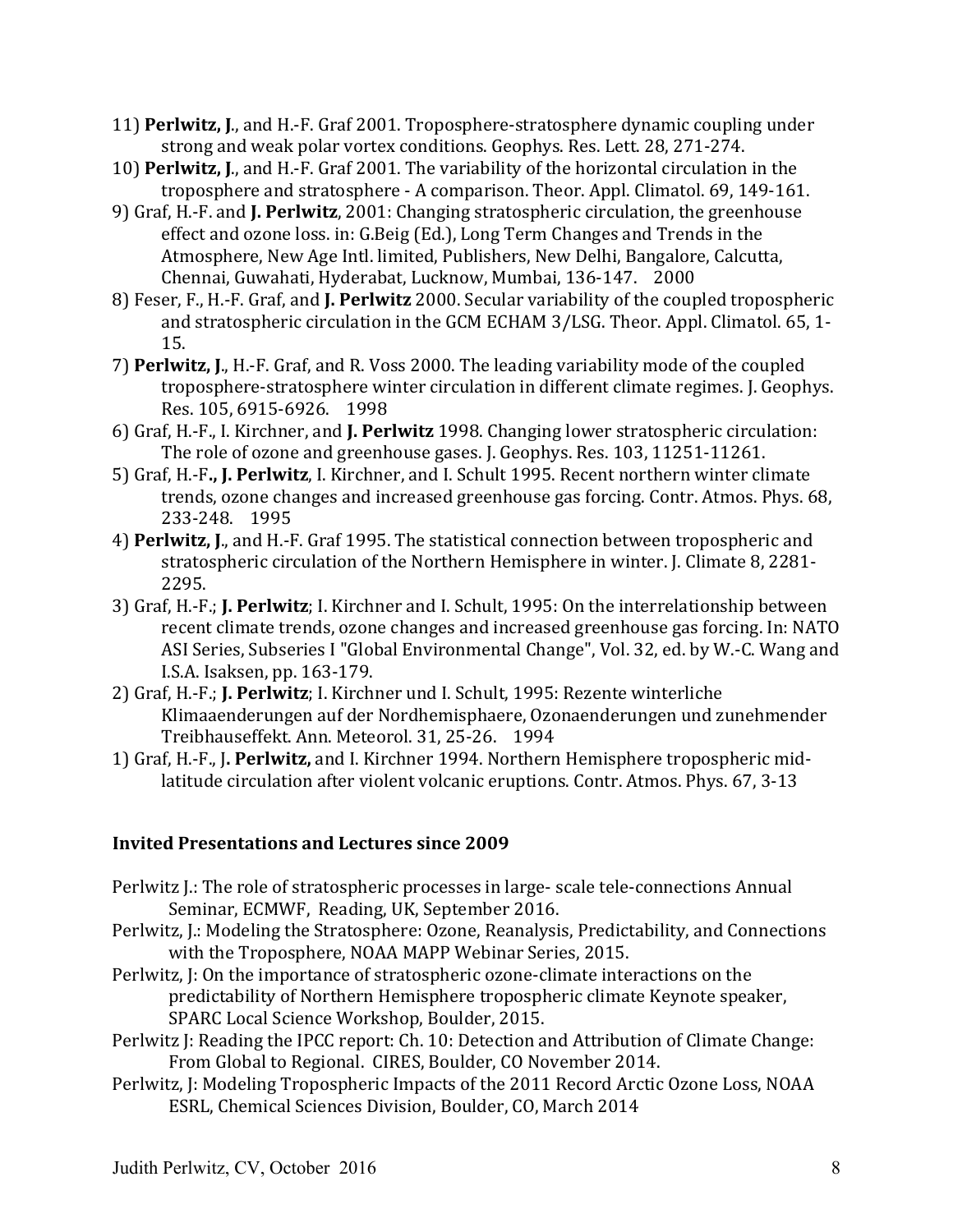- Perlwitz, J, M. Hoerling and R. Dole: Why has the Arctic warmed. NCAR CESM Climate Variability Working Group, Boulder, CO, March 2014
- Perlwitz, J: Modeling Tropospheric Impacts of the 2011 Record Arctic Ozone Loss, IDAG Meeting, Boulder, CO July, 2013.
- Perlwitz, J.: Link between atmospheric blocking and European heat waves. October 2012, Columbia University, New York, NY, USA
- Perlwitz, J.: The anatomy of an extreme event. October 2012, Lamont Doherty Observatory, Columbia University, Palisades, NY, USA
- Perlwitz, J., M. Hoerling, R. Dole, J. Eischeid, P. Pegion, and K. Pegion: Nature of Heat Waves in Western Russia as Simulated with CCSM4.0. NCAR CESM Workshop, Breckenridge, June, 2011, CO, USA
- Perlwitz J.: Development of an Attribution Service Capability, China Meteorological Administration, Beijing, China, 16 November 2010.
- Perlwitz, J., T. Shaw, and N. Harnik: Downward wave coupling between the stratosphere and troposphere and the impact of ozone changes. Institute of Atmospheric Physics Chinese Academy of Sciences, Beijing, China, 16 November, 2010.
- Perlwitz, J., T. Shaw, and N. Harnik: Downward wave coupling between the stratosphere and troposphere and the impact of ozone changes. Peking University, Beijing, China, 15 November, 2010.
- Perlwitz I.: The impact of stratospheric ozone changes on Southern Hemisphere climate. Workshop on Seasonal to Multi-Decadal Preditability of Polar Climate Bergen, Norway, 27 October 2010.
- Perlwitz, J.: Montreal Accomplishments. The impact of stratospheric ozone changes on climate. MIT, Boston, MA, 15 March, 2010.
- Perlwitz, J.: A strong bout of natural cooling in 2008, Lecture in upper-level undergraduate critical thinking course on climate controversies and policy. University of Colorado, Boulder, CO, 9 February 2010.
- Perlwitz, J., M. Hoerling, J. Eischeid, T. Xu, and A. Kumar: Attribution of Evolving Climate Conditions: A Pathway to Nowcasting. The Eighth Workshop on Decadal Climate Variability, St. Michaels, MD, 10 October, 2009.
- Perlwitz J., R. L Fogt, P. A. Newman, W. D. Neff, J. E. Nielsen, L. D. Oman, S. Pawson: The Need for a Coupled Stratosphere-Troposphere-Ocean Modeling System to Assess the Climate Importance of the Montreal Protocol. MOCA-09, Montreal, Canada, July 19 2009.
- Perlwitz, J.: Possible Impact of the Stratosphere on the Predictability of Near Surface Climate. MOCA-09, Canada, 19 July 2009.
- Perlwitz, J.: Montreal Accomplishments. The impact of stratospheric ozone changes on climate. ATOC, University of Colorado, Boulder, CO, 11 September 2009.
- Perlwitz, J.: Do we need the stratosphere to simulate 21st Century Climate Change?. Leibnitz Institute for Atmospheric Physics, Kuehlungsborn, Germany, 5 May 2009
- Perlwitz, J.: Do we need the stratosphere to simulate 21st Century Climate Change?. Met Office, Exeter, United Kingdom, 31 March 2009.
- Perlwitz, J.: Montreal Accomplishments. The impact of stratospheric ozone changes on climate. Oxford University, Oxford, United Kingdom, 26 March 2009.
- Perlwitz, J.: Montreal Accomplishments. The impact of stratospheric ozone changes on climate. University of Reading, Reading, United Kingdom, 24 March 2009.